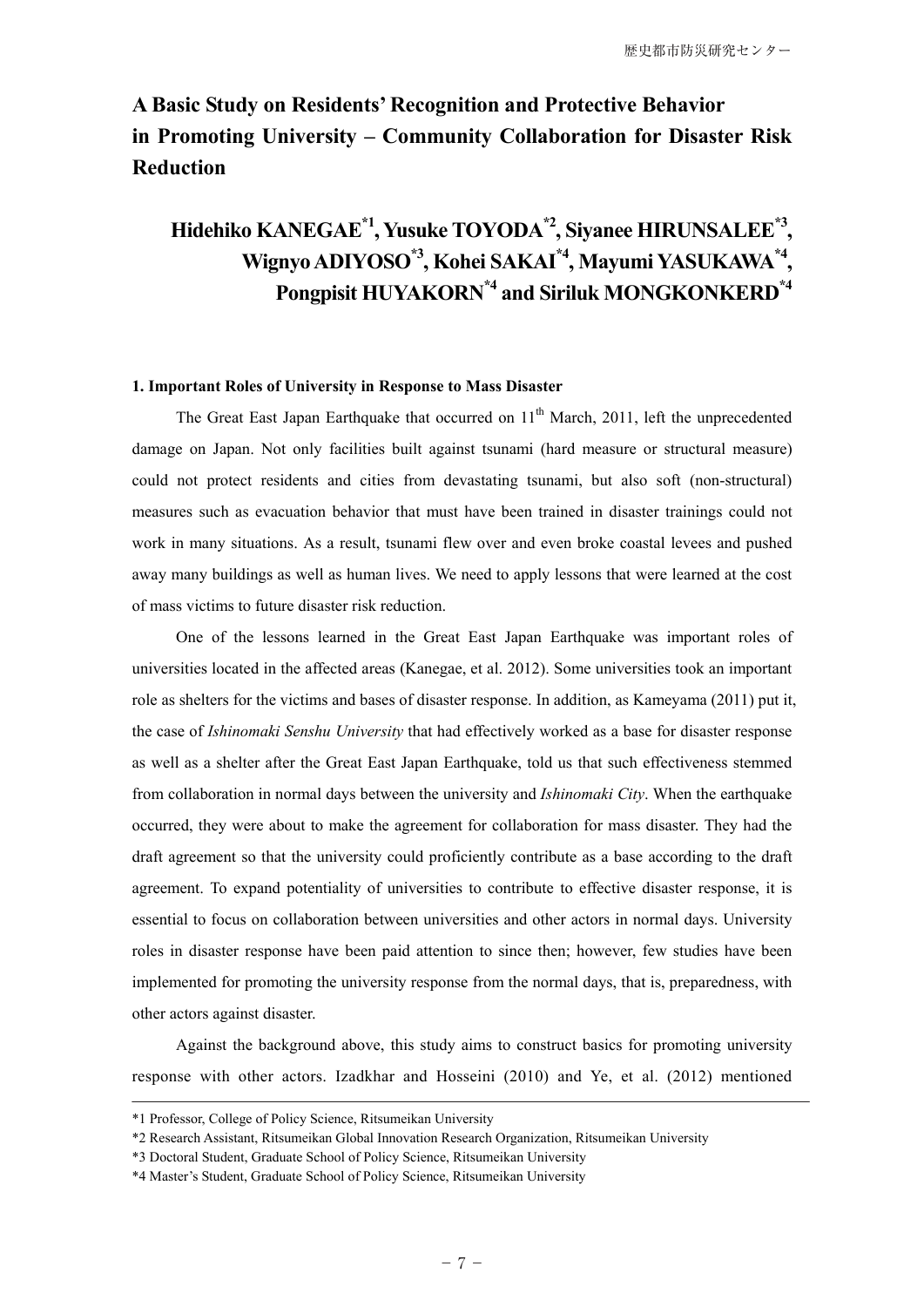that community<sup>1)</sup> among other actors is the first responder to disaster. Thus community is the first actor who would need support from other actors. As a basic study on promoting the university response with other actors, this study focuses on collaboration between university and community and aims to find important factors within community for promoting university response activities to disaster. Specifically, the goal of this study is to describe the significant relations between residents' recognition and protective behaviors that influence on willingness to pay for supporting the activities, which leads to sustainable collaboration between university and community.

 To do so, chapter 2 introduces the important roles of universities for disaster risk reduction and three activities that universities should implement for communities against disaster based on three disaster phases. Chapter 3 indicates basic elements of the community that the study focuses on, and then chapter 4 identifies basic elements of the community that promote university response activities and suggests a hypothetical reason imbedded in the promotion.

## **2. University – Community Collaboration for Disaster Risk Reduction**

## **2.1 University – Community Collaboration**

Countries from more than half world have seen the severity of many kinds of disaster. This study, as indicated in the prior chapter, focuses on disaster that recently has significant trend to more frequently occur than ever. As governments in each disaster – prone countries try to invest on measures against disaster for protecting their citizens; local people also try to develop their capacity to cope with disaster. In addition to individual actors' efforts to cope with disaster, it is important to find ways to combine the efforts and create synergy effects from the combination.

United Nations Economic and Social Commission for Asia and the Pacific (UNESCAP) expressed from its practice in enhancing community resilience<sup>2)</sup> to disaster that "no one stakeholder. a government agency or non – government organization, can effectively take on the task of reducing disaster risks alone. Disaster risk reduction calls for a multi – sector and multi – stakeholder approach. Therefore, in building community resilience to natural hazards, partnership – building among stakeholders at all levels, local, national and regional, is essential and fundamental<sup>3)</sup> (UNESCAP 2008b: 7)". In addition, from work that National Research Council (NRC) of the USA has put much effort on, projects of private – public sector collaboration to enhance community disaster resilience implied that for communities to find the appropriate collaborative networks, communities must look into the need of their specific resources (UNESCAP 2008b: 7). Thus, individual efforts and connection between/among them are necessary two wheels that are vital to advance vehicles of disaster risk reduction.

With focus on roles of universities and its resources and future potentiality, this study proposes a new concept to better utilize universities involving fighting with disaster, which is not for the universities itself only, but also for the society. Even though the fundamental role of universities is to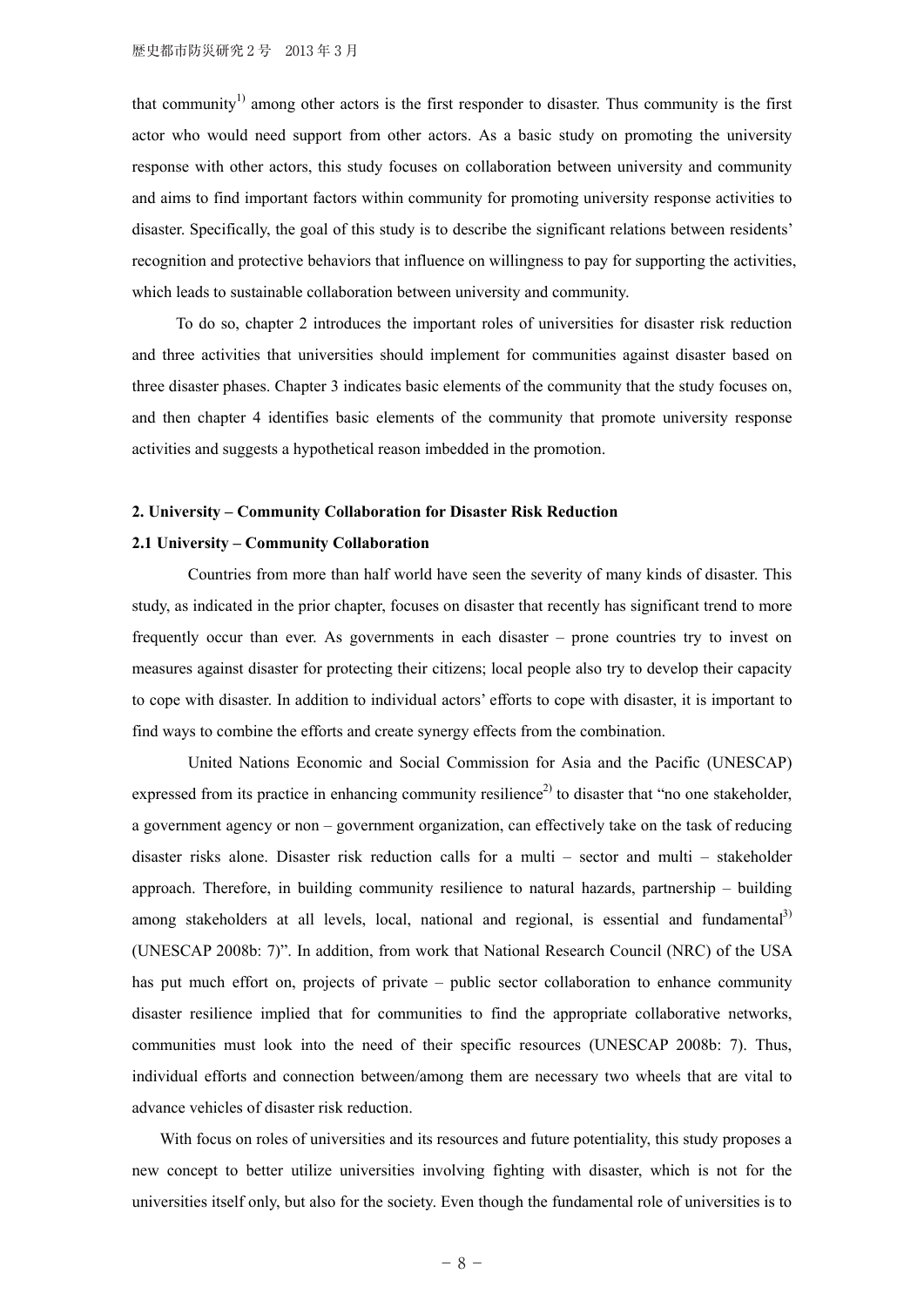provide higher education to the society, universities generate more than educational knowledge and provide more experts/professionals to fields in need due to the growing importance of Corporative Social Responsibility (CSR), whose application in the last decade has expanded beyond the business sectors up to the educational institutions. Accordingly, this study proposes the utilization of university resources as claimed by National Research Council of the National Academies of the USA (National Research Council of the National Academies 2012).

One example of raising university efforts and making combination stronger can be seen in Tohoku University that is located on the affected areas of the Great East Japan Earthquake. It has founded the International Research Institute of Disaster Science (IRIDeS). "The IRIDeS will contribute to on-going recovery/reconstruction efforts in the affected areas, conducting action-oriented research, and pursuing effective disaster management to build sustainable and resilient societies. … Enhancing the cooperation with the local municipalities and governments in the affected areas, and contributing to their recovery and reconstruction efforts, the IRIDeS conducts the action-oriented research (IRIDeS 2011)." The IRIDeS is a more comprehensive institute than others to cope with disaster. The institute includes researchers on medical science, information management and public collaboration as well as natural, human and social science<sup>4)</sup>.

 As mentioned earlier, this study focuses on collaboration between university and community, rather than collaboration with local municipalities and governments underlined by IRIDeS. When it comes to the main theme of this study, considering about utilizing urban resources for support to communities, universities are the best out of all urban facilities. University resources are plentiful and useful for providing support to local communities. Comparing universities with other facilities in cities, universities have more advantages and fewer weaknesses to develop its usefulness for mutual support with communities. Moreover, the structure of universities is well-organized and close to the organizational system of business enterprises. University resources have been classified into two main elements. The first element is physical elements such as universities' infrastructure and it could be divided again into smaller elements as "Utility and Facility", comprising both goods and services. Utility refers to water supply, electricity, drainage system, and so on, meanwhile facility refers to multimedia rooms, gymnasiums, pocket parks, open space, fire extinguishers, and so on. The second element is social elements that refer to "Human Resources," which is assembled in universities and includes all workers or employees in the universities such as students, university staffs, professors, and so on, who are full with knowledge as repositories and expertise. These elements without saying contribute to the community safety.

Moreover, work done by Wiewel W. and Knaap G. J. (2005) on the challenge of University – Community Collaboration for smart growth  $\text{city}^5$ , confirmed that:

Universities have become one of the major institutions addressing metropolitan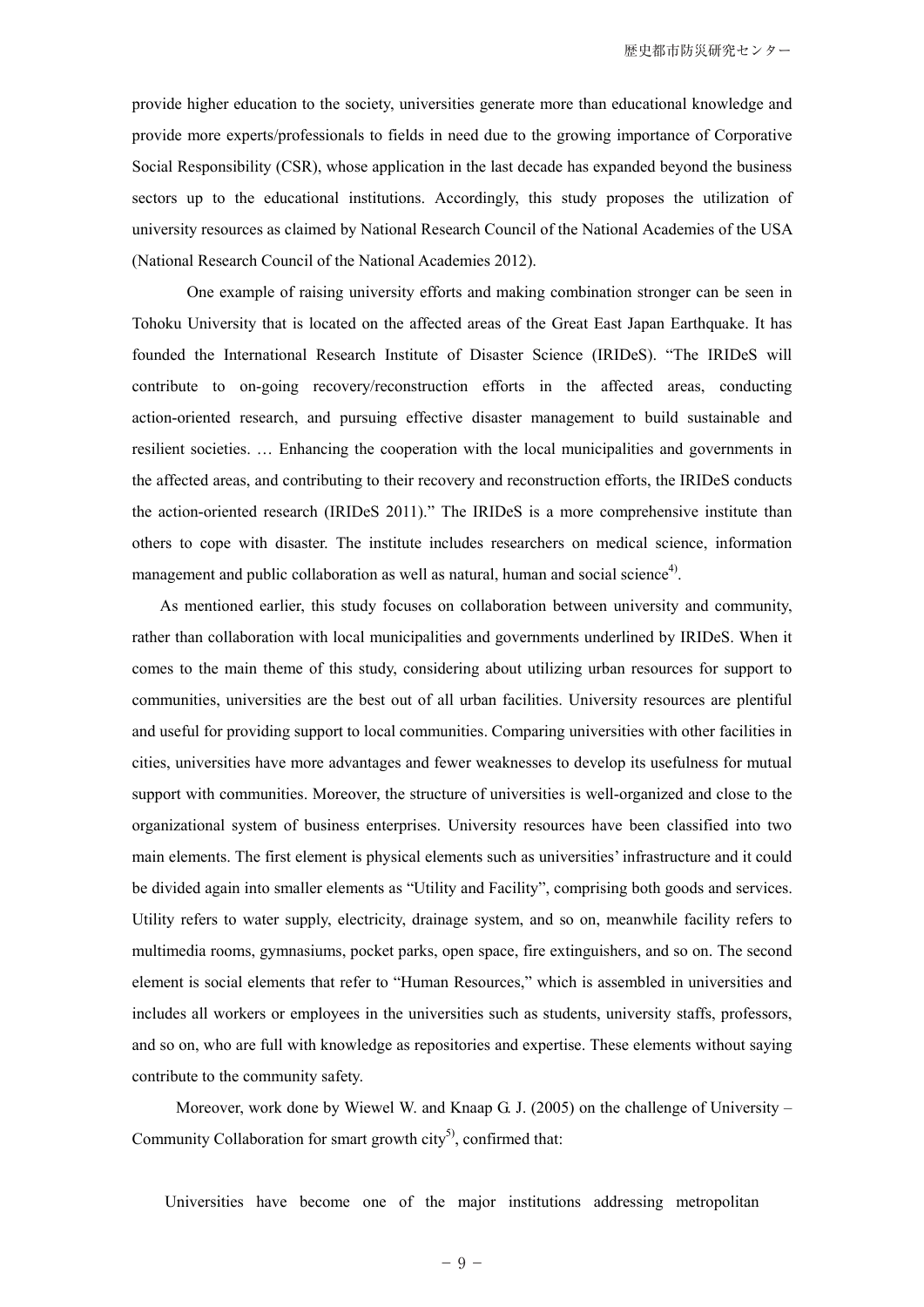development policy issues. Driven in part by the severity of urban problems, as well as increased calls for accountability and 'engagement,' institutions of higher education have started to play active roles in bringing their intellectual and institutional resources to bear on their immediate environment. … Regardless of their particular missions, universities are integral parts of their larger communities. As such, they occupy space, shape the character of neighborhoods, and participate in public policy decision making. University can help implement smart growth on campus, in the surrounding neighborhoods, and in the larger communities that they are intended to serve. Collaborative efforts have been equally effective in promoting smart growth principle. Universities are large, complex institutions. In many places they are among the largest employers in the community; in most places, they are communities unto themselves. Yet universities and their administrative units must collaborate with external organizations to succeed (Wiewel and Knaap 2005: 4 - 13)."

 Unavoidably, it is necessary for universities to concern about collaboration with other actors. Rather than local governments or non – profit organizations, this study emphasizes the collaboration between university and community, as community is the first responder to disaster and first actor who need support as underlined in the previous chapter.

#### **2.2 University Activities for Disaster Risk Reduction**

 In order to promote University – Community Collaboration for disaster risk reduction, this section specifies additional functions of universities to reduce disaster risk as much as possible according to the disaster phases: pre-disaster, during-disaster and post-disaster. These activities are to be introduced to universities to start giving service to communities as a part of university CSR.

**Pre-disaster phase:** Firstly and probably the most important point is that the needs to understand the disaster profile in the areas. The information related disaster in general, such as how severe of the disaster is, when it would occur, and how to prepare and survive in disaster, need to be learnt by communities. Therefore, in this phase of disaster, universities are expected to disseminate disaster information, at least information related evacuation routes, places and principles.

**During-disaster phase:** Recently, most of the local people from disaster-prone areas has tried to protect their own life, properties and assets when disaster strikes. However, it is important, community-self protection could not be used without assistances. In case that people get injured or lose contact with relatives, the victims will surely need assistances. Universities should implement activities with focus on the scenario such that disaster victims were caught in the middle of evacuation process. Victims need the directions and instructions to take proper actions in evacuating. Universities that are filled with human resources should develop not only their self – protection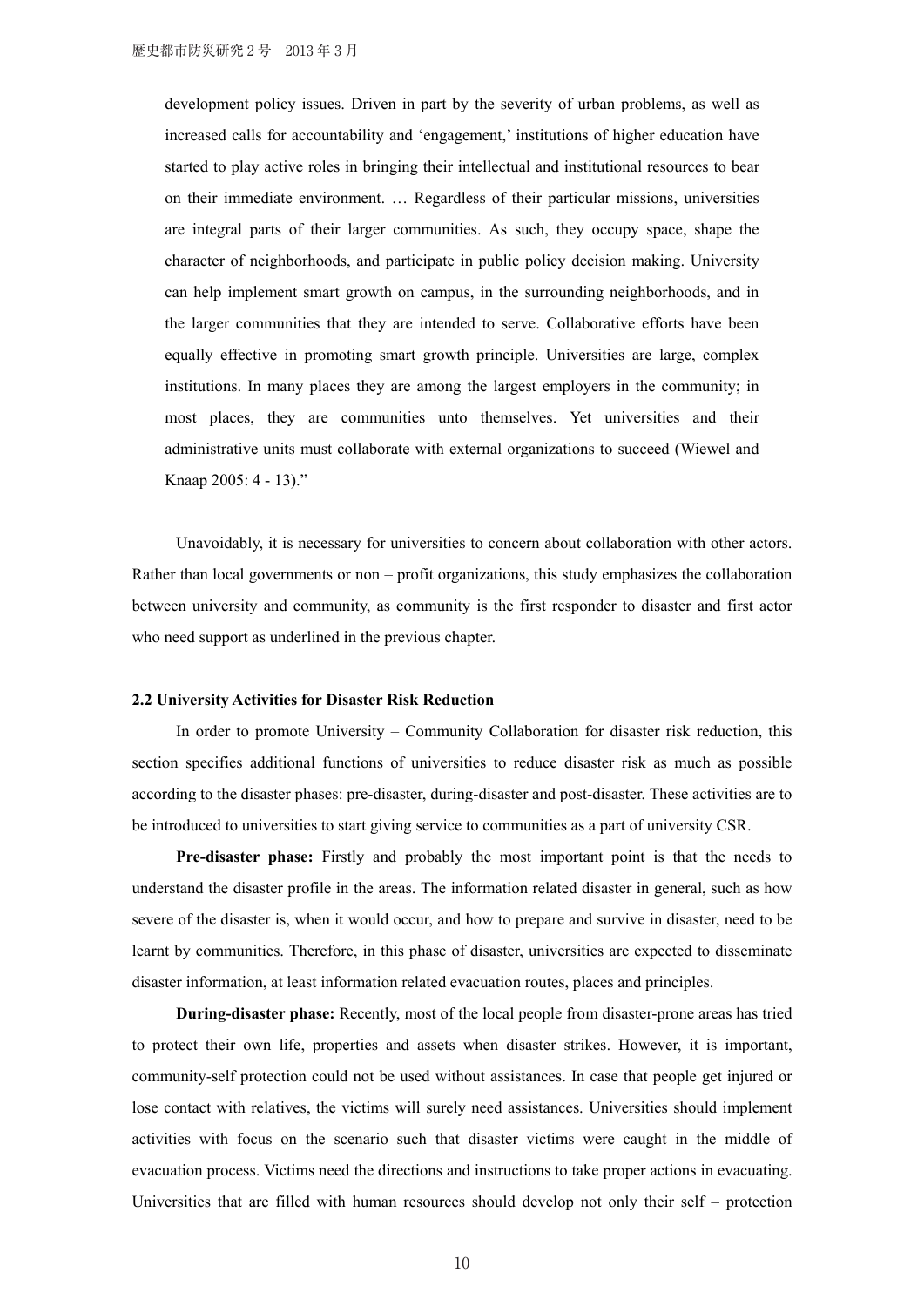activities, but also mutual support systems, especially supported by university students. Thus, university should ponder over programs of developing voluntary systems, based on university students, to prepare for prompt assistance. The voluntary students can play a wide variety of important operational and support roles. During the disaster, the automatic systems may not be functioned probably, resulting from network disruption, which make manual operations crucial rather than usual time. Trained and skilled students who are volunteers could give their hands to execute the systems or machines. The purpose of evacuation is to move people away from actual or potential dangers to safer places. For this to happen safely, what need to be planed is not just alerting people and moving them, but also planning shelters and supporting victims through to their return and recovery. The need for humanitarian and other assistance, particularly to those with special requirements, requires careful consideration and planning. Volunteer students who were trained to be ready in the disaster event could, firstly, protect themselves and assets, and secondly, support the operation needed for the universities to allow and last the continuity systems, and eventually offer the assistants in evacuation processes.

**Post-disaster Phase:** Disaster can cause a huge damage and destroy everything without which human being faces with difficulty in survive. Full recovery from serious events can take years and will require significant resources involved. By disaster, the basic needs for foods, water, clothes, shelters and medicines were swept away. The first and probably the most important one is the habitat. Without the proper habitat, more serious problems must be induced, such as negative impact on health and mentality. In addition, the living stocks needs to be stored before disaster and orderly managed even after the disaster. Infrastructure such as water, food, medicine and clothes need to be prepared. Universities can help community avoid indirect damages of disaster by preparing infrastructures in universities that contain human basic needs, completed and adequate to shelter the larger numbers of the victim. Since many universities are designated as evacuation places for emergency, universities should prepare infrastructures to serve the need requested by various types of users. It is important to prepare universities not just only as evacuation places but as evacuation centers that respond and deliver the sense of the habitats.

 These three activities could be suggested from universities, which cost sometimes much because of requiring some additional facilities, training human resources and so on. Universities could take all burdens, however; their capitals and resources for the activities are beneficial to communities surrounding the universities. In this sense, the capital and resources are local public goods whose values cannot be calculated in the market. One of the established methods to estimate the value is to convert the value to an economically calculable index by asking how much willing to pay communities are for these activities (WTP: Willingness to Pay). This study adopts this methodology to compare the values while admitting a limitation of WTP that it can estimate merely economical values of the activities.

 $-11 -$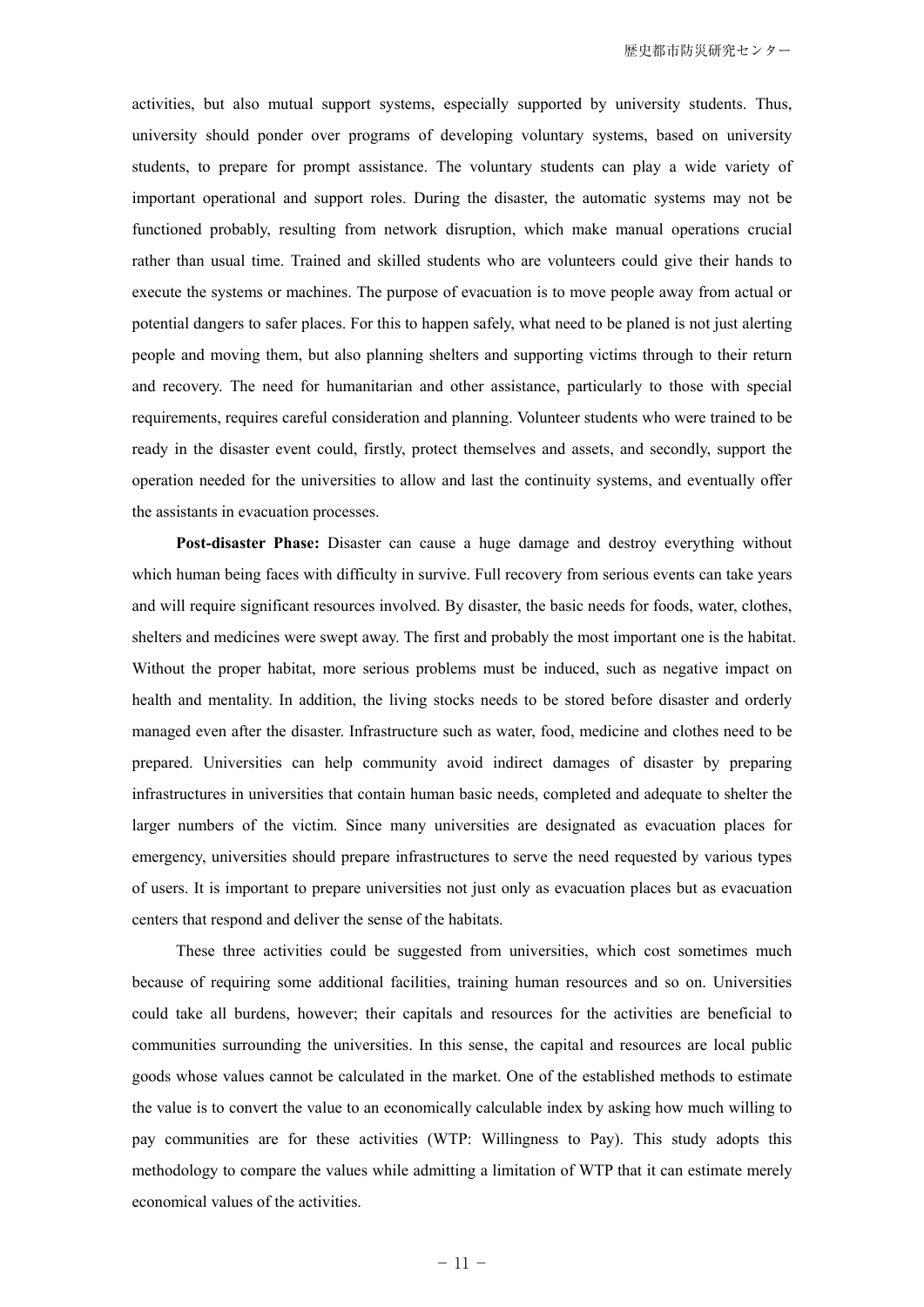#### **3. Modeling residents' protective behaviors for University – Community Collaboration**

#### **3.1 Concept of protective behavior and its promoting factors**

 Increasing disaster for a decade has led many experts and governments to focus on disaster preparedness. Disaster preparedness reduces the risk of loss lives and injuries and increases capacity for coping when hazards occur. Considering the value of the preparatory behaviors, governments, local, national and international institutions and non-government organizations made some efforts in promoting disaster preparedness. However, a number of resources have been expended in efforts to promote behavioral preparedness; a common finding in research on disaster is that people fail to take preparation for such disaster (Paton 2003; Shaw 2004; Tierney 1993; Coppola and Maloney 2009). For example, nearly 91% of Americans live with from moderate to high risk of natural disaster, however, only 16% take preparation for the disaster (Liu 2007).

 Many studies had been conducted to investigate ways in which people prevent, adjust to, react to and recover from disaster. There are ranges of model study related to disaster preparedness to understand or predict individual protective behavior. Among them is protection motivation theory (PMT), which was developed and revised from fear appeal research by Rogers (1975). The origin of this theory aimed to explain how a fear-arousing communication can change attitudes and, subsequently, change behaviors of individuals. Sources of information that effect on cognitive process leading to protection motivation were also added (verbal persuasion, observation learning, personality, prior experience). Furthermore, protective motivation was referred to for the cognitive mediating process (threat appraisal and coping appraisal) that leads to maladaptive coping.

 The model of PMT has been applied to explain decision making and to understand protective behavior in relation to threats as well as natural hazards as well. Bubeck, Botzen, and Aerts (2012) applied the PMT to explain influences of risk perceptions on protective behavior in the context of flood mitigation. The schematic overview of how PMT explains protective behavior of individuals according to specific variables is shown in Figure 1. The model attempts to reflect the main cognitive processes that lead to a protection motivation in response to a specific threat. Two steps of cognitive processes are distinguished: namely, "threat appraisal" and "coping appraisal."

 Threat appraisal is composed of the variables "perceived vulnerability" (probability) and "perceived severity" (consequences) that are referred to as risk perception. Once a certain level of threat appraisal is reached, people start to think about the benefits of possible actions and to evaluate their own competence to carry them out. This process is referred to "coping appraisal" that is comprised of the variables "response efficacy," "self efficacy" and "response cost." The effect of threat appraisal and coping appraisal influences an individual's protection motivation, and results in a protective or non-protective coping response.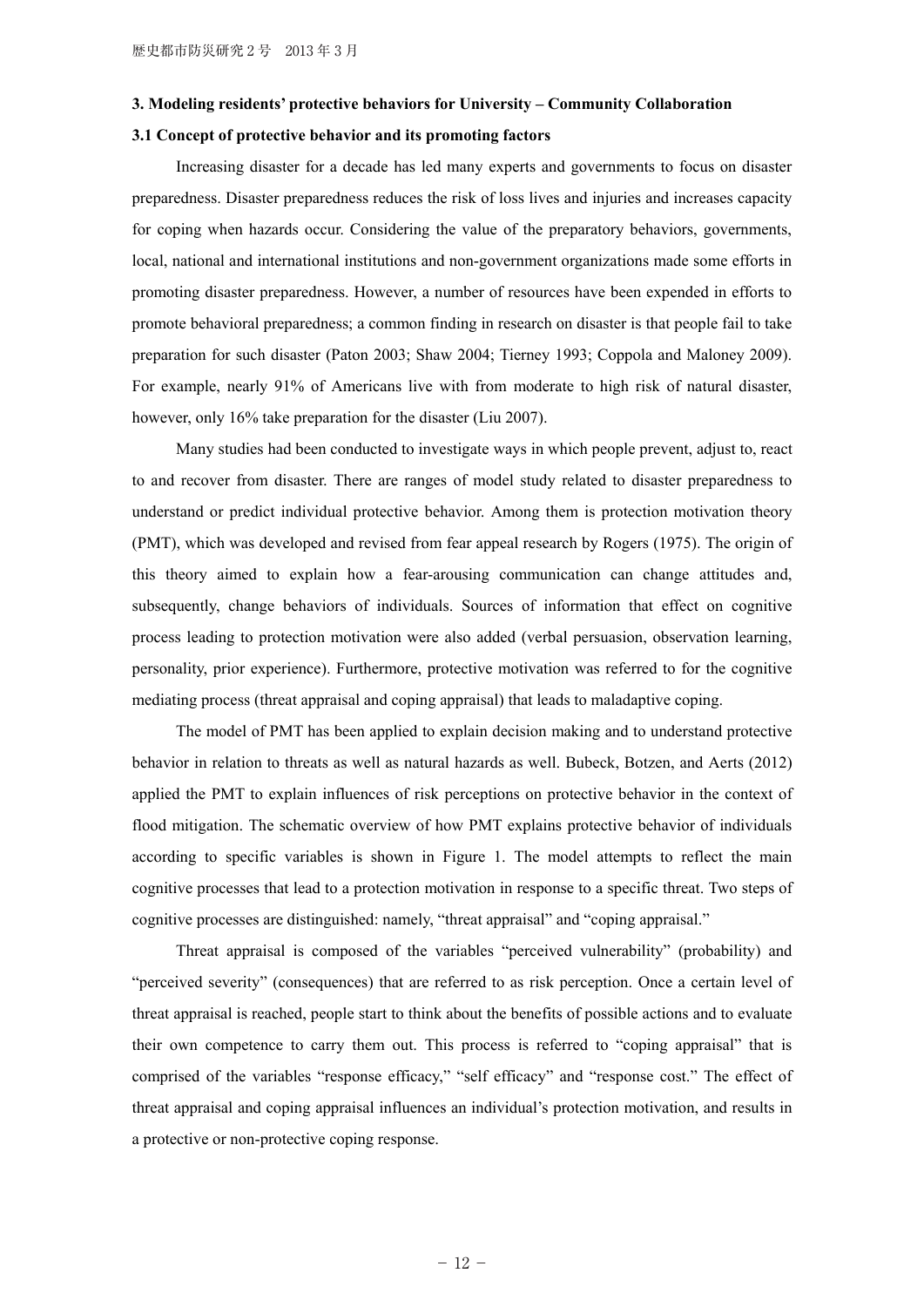

<sup>(</sup>Source: Bubeck et al. 2012)



 Preparedness action for disaster can widespread in different ranges of activities reflecting the efforts done by community (residents) to reduce the impact of natural disaster. In terms of earthquake, Mulilis-Lipa Earthquake Preparedness Scale established by Mulilis et.al (1990) to assess the level of earthquake preparedness in certain communities has been used globally. This measures, for example, highlighted the importance of disaster kits (medicine, food and water, flashlight, and communication means), having family emergency plan (keeping phone number of family members and emergency unit, and confirming how to evacuate), securing houses and furniture from earthquake shaking (fastening furniture and putting heavy goods in proper way), searching information related to earthquake, and participating in disaster drills. These kinds of item are believed as the basic preparedness that should be adopted by family. There are also other preparedness actions involved in wider activities and wider levels. For instances, in a certain community, cooperation with other stakeholders to engage any activity related to disaster risk reduction is also important.

 Consistent with Bubeck's et.al. model, other experts proposed risk perception as an important factor in determining protective behavior (Mulilis et al. 2000). How people perceive to risk is often regarded as an important predictor of people decision to take preparation from natural hazard. Risk perception refers to the likelihood that hazard would happen and the severity of impact to him/her (Ronan, 2010). While the higher level of risk perception can motivate people to take action for preparedness, a low perception decreases adopting preparedness adjustment on disaster. Johnston et al. (1999) identified the important roles of risk perception and level of hazard's knowledge in influencing people to take preparation for disaster.

 Past experience of disaster is also an important factor in disaster risk reduction activities (Tierney 1993). People learn from the past disaster how they should do and should not do in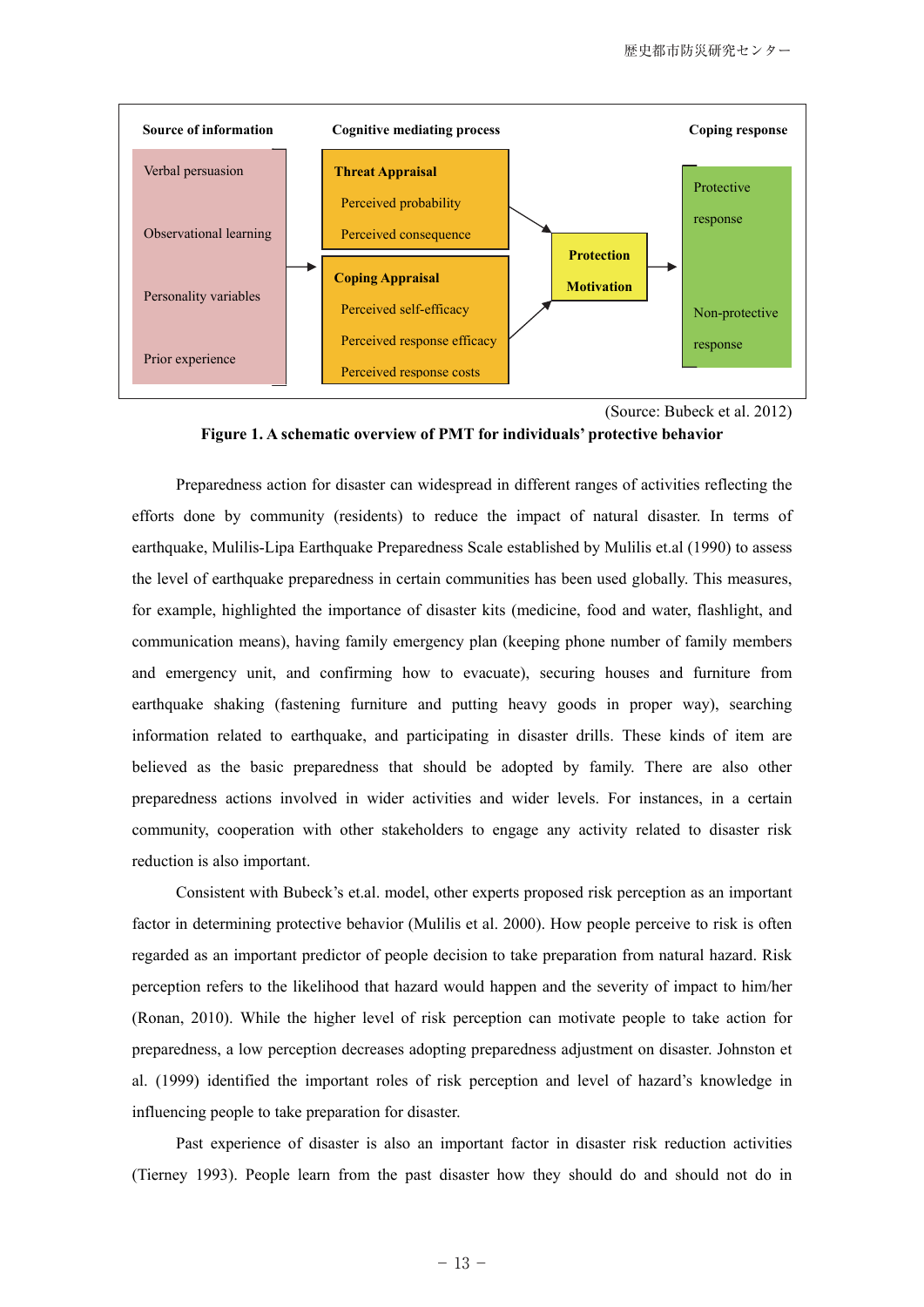responding the expected disaster. They evaluate what behavior worked and did not work to reduce the impact of disaster affecting them. Experience can also coming from other persons who have experienced disaster, however the first-hand experience is the best to easy recall individuals of the past disaster.

 Another factor influencing protective behavior is awareness (Tierney 1993). Past studies on earthquake preparedness and bushfire hazards (Paton et al. 2003) concluded that critical awareness determined people's preparedness. In addition, a positive correlation between public awareness and disaster preparedness is proposed by the University of Colorado Natural Hazards Center (Mulilis et. al 2000). Critical awareness refers to how much individuals think about and discuss a certain hazard (McIvor et al. 2007).

### **3.2 A Model of Awareness – Protective Behavior of University-Community Collaboration**

 Building from previous discussion, there are some factors influencing people to take action on disaster preparedness, especially against earthquake, such as awareness, risk perception and experiences on past disaster.

 Although preparedness consists of individual, household, community, organizational preparedness; this study focuses on household's preparedness representing adoption of earthquake items adopted by family. As mentioned earlier, the study tries to find relations between household's recognition and protective behavior and their WTP to three activities. Figure 2 depicts the whole model of this study that is tested in the next chapter.



**Figure2. Model of causal relations between awareness, experiences, risk perception, protective behavior and willingness to support University's activities** 

# **4. Residents' Recognition and Protective Behavior for University – Community Collaboration**

## **4.1 Research Details and Characteristics of the Respondents**

This chapter tests the model in the Figure 2 by Path Analysis and shows a hypothesis reasoning the results. Before going to the analysis, it first introduce survey methodology and basic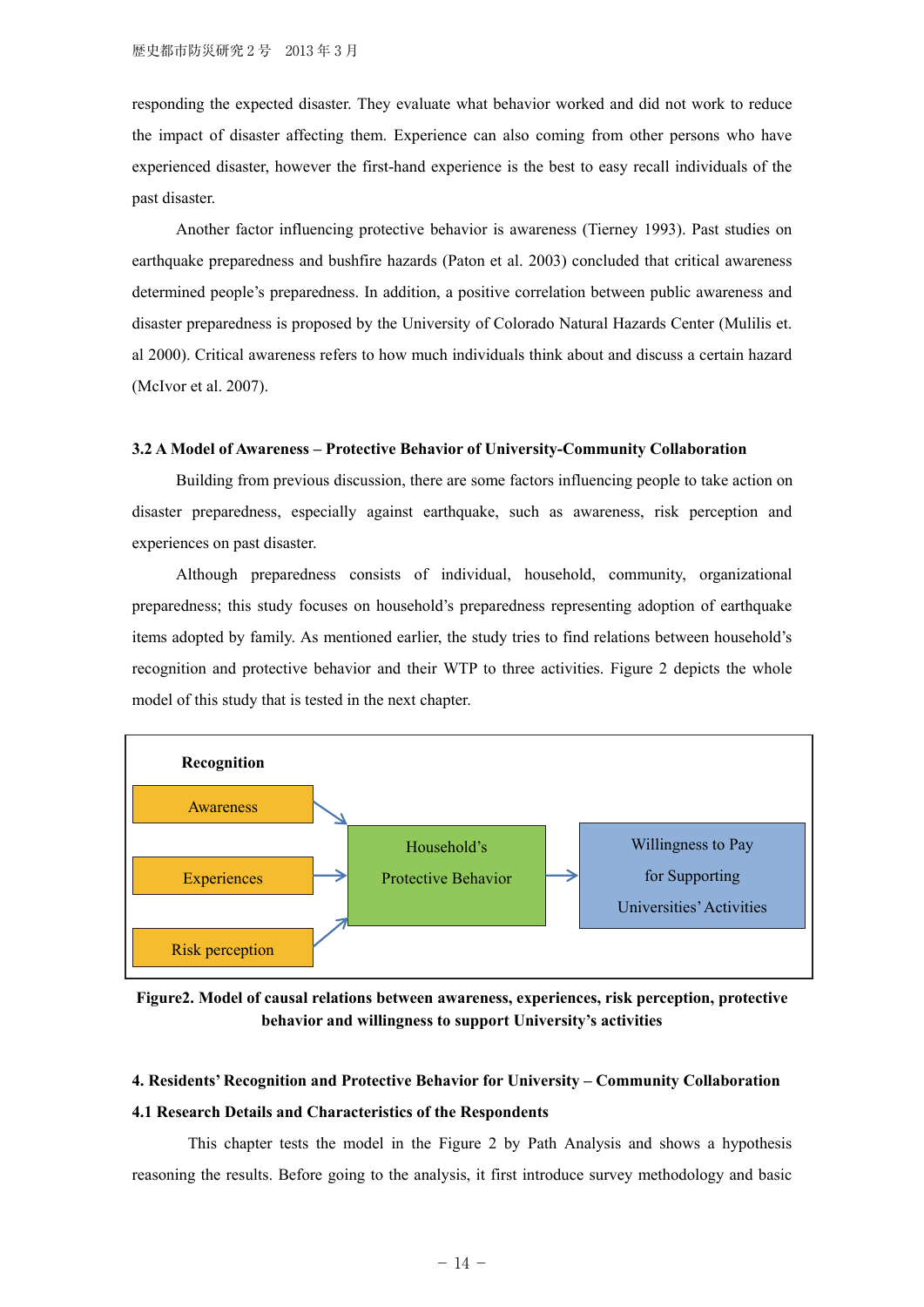data gotten such as respondents' attributions, risk perception, experience, awareness, earthquake preparedness and WTP of respondents.

This study set its case study on Kinugasa District (ex-elementary school district), in Kyoto City. Taking an opportunity of participation by the authors in the disaster training held in the district in September, 2011, we distributed 10 questionnaires to each of 36 members of Community-based Disaster Risk Reduction Group (*Jishubosai-kai* in Japanese) of Kinugasa District. The members answered the questionnaires and then distributed the rest of nine questionnaires to their nine neighbors. The members also collected the questionnaires after answering, and we and the leader of Community-based Disaster Risk Reduction Group of Kinugasa District collected them from the members. Out of 360 questionnaires we could collect 168 samples including ones miss some variables (46.7%).

Prior to explaining the results, two challenges that we must overcome are that the questionnaires were distributed not randomly and just a half year after the Great East Japan Earthquake. For the former, this study does not try to find the present situation of the community but it aims to present the significant relations between residents' recognition and their protective behaviors that influence on willingness to pay to support the management of collaboration. Therefore, as long as we get samples with a variety of values in each variable, our goal can be attained. As for the latter, it can be expected that especially respondents' psychological variables would show higher degrees than ones before the earthquake. Nonetheless, if we can get data with enough variances, we would not face with difficulties to analyze and to attain the goal. Therefore, we can assume that these two challenges would not be limitations of the study. Therefore, this section shows basic characteristics of respondents to explain a variety of values in variables.

Among 168, the number of female respondents was more than the one of male (Figure 3). In terms of age, we got many respondents at the age of 40s, 50s and 60s (Figure 4). Many respondents lived in wooden houses (Figure 5). There were many respondents who live alone, with from 1 person to 3 persons (Figure 6). More than 50 percent respondents had family members whose age was less than 12 or over 60 (Figure 7 and 8). In many cases, family members less than 12 or over 60 years old need support during- and post-disaster. Merely 32 respondents belong to Community-based Disaster Risk Reduction Group (*Jishubosai-kai* in Japanese) of Kinugasa District (Figure 9). From these data, we can recognize how socially vulnerable this district to disaster.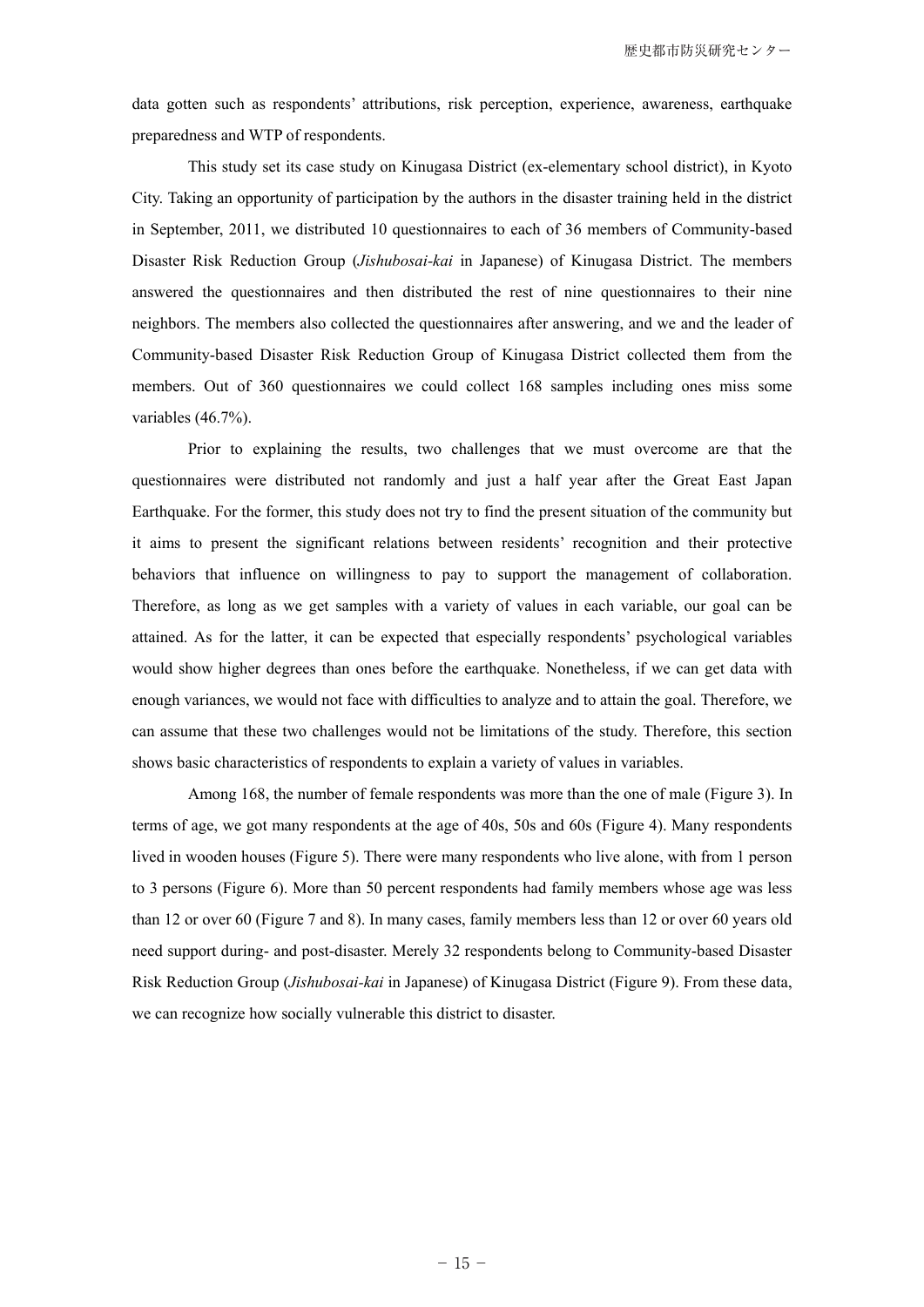

Next, it presents basic analysis on risk perception, experience, awareness, earthquake preparedness and WTP for each activity. As for risk perception, respondents were asked whether they believe that earthquake would occur in Kyoto within 30 years and they chose the degree of risk perception, starting from no; yes, but not dangerous at all; yes but little worry; yes worry; and yes much worry and need to take measures. The number of respondents answered the lowest and highest level of risk perception were almost the same. As for 'yes, much worry and need to take measures' are slightly higher than the ones answering 'no', respectively about 40% and 35% (Figure 10).

In terms of past experiences of disaster, because the last big earthquake occurred almost hundred years ago, we investigated how often they felt danger to their lives or their family's lives from earthquake when they were in Kyoto City. Figure 11 indicates that majority of residents have never experienced earthquake during their living in Kyoto (64%) and 33% reported that they have experienced earthquake once. Only 2 residents experienced more than once.

Critical awareness was measured by asking three questions about how often they think, discuss with their family members and discuss with neighbors about earthquake disaster in Kinugasa District. Figure 12 illustrates that in general residents were hardly thinking about and/or discussing earthquake problem, meanwhile part of respondents think about and/or discuss the threat of hazard more often than one month. Talking with family members is the activity most done by respondents among other two variables.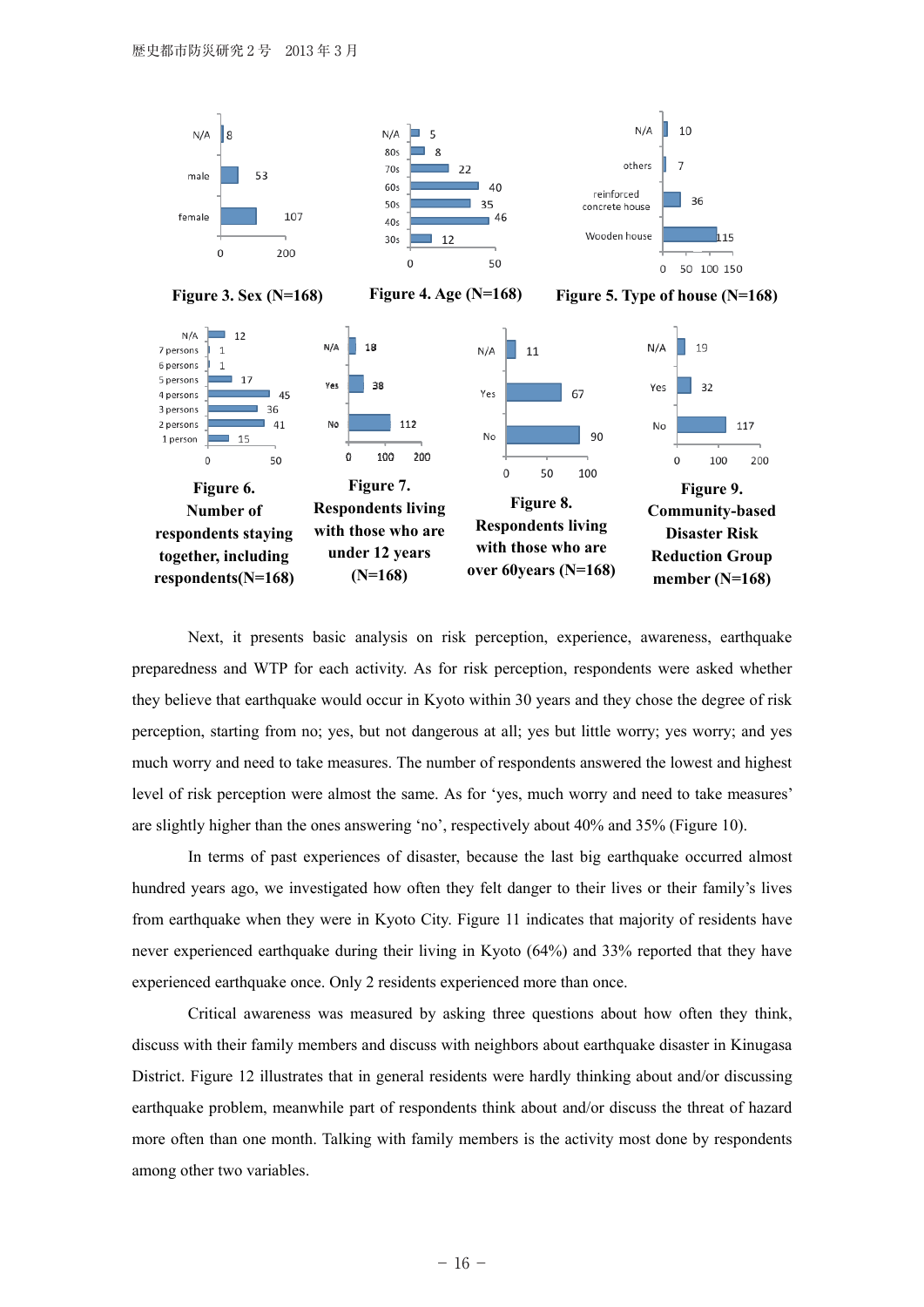



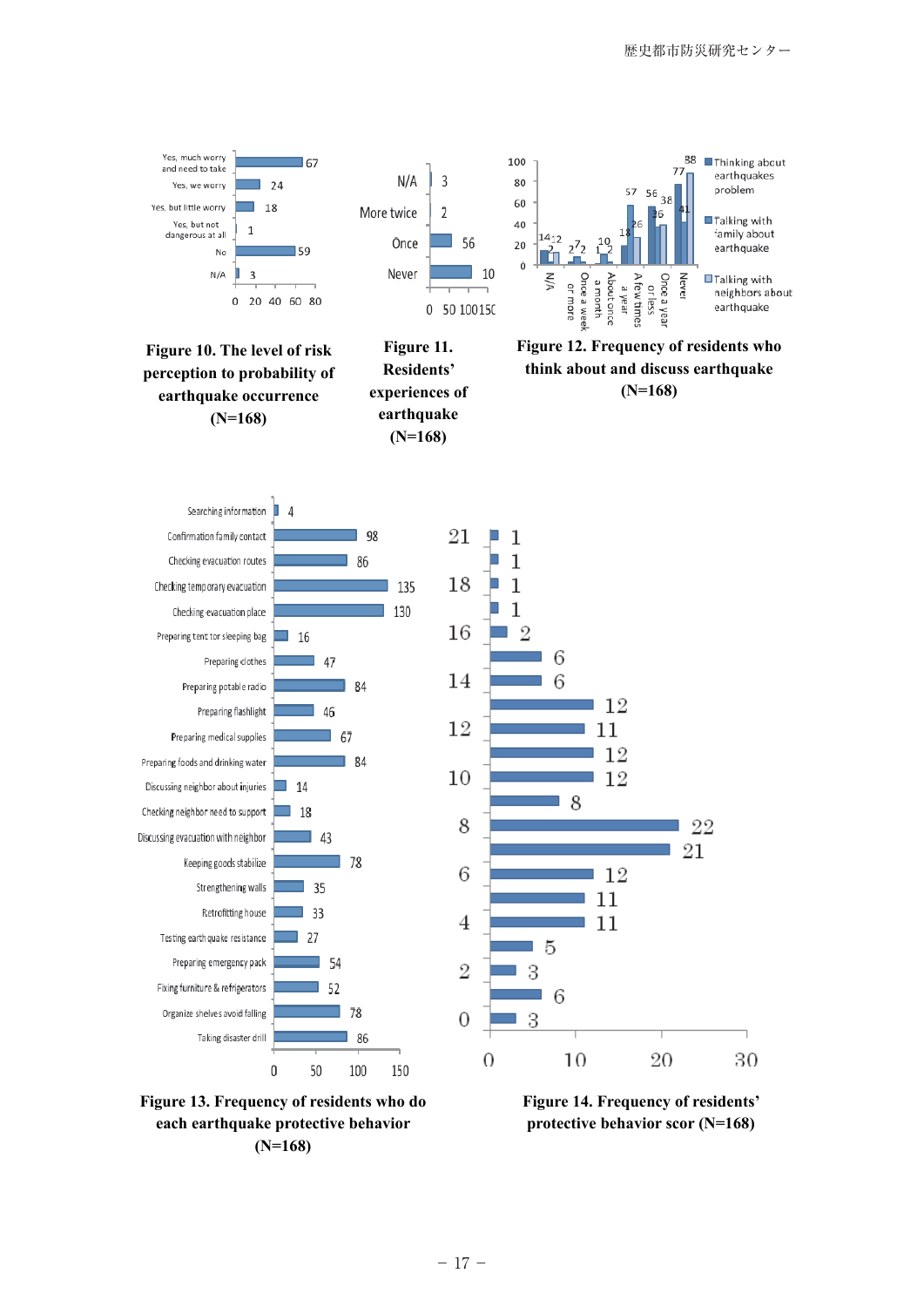Figure13 presents how many respondents take each action on preparedness. They were asked whether they do measures against earthquake and answered by checking 22 items. In general only eight preparedness items have been done by more than 50% of respondents. The measure done by them most was to prepare flash light (87%), checking temporary evacuation (80%) and checking a shelter place (77%) in order. Other items are checking ways to contact with family (58%) followed by checking evacuation routes (51%), participating in disaster drills (51%) and preparing drinking water & emergency food and preparing portable radio or TV accounted for 50%. The least earthquake preparedness items checked by the respondents were searching information about earthquake done by only 4 people (2%), discussing with neighbor about how to prevent injury counting 14 people (8%) and preparing sleeping bag accounted for 16 people (10%). It is clear that preparedness items that relates with interaction with neighbors and structural measures scored lower in Kinugasa District. In addition, Figure 14 shows the number of respondents according to the number of checking. The respondents widespread from 0 to 21score with the mean score at 8 (the maximum score is 22).

As for WTP, table1 explains three activities. The respondents were asked their willingness to pay for supporting each activity: do not want to pay, I cannot pay 1,000 yen, I can pay 1,000 yen, and I can pay more than 1,000 yen. Figure 15 to 17 then indicate respondents' WTP for three activities. First, as to WTP for activity 1, 27 respondents did not want to pay, while 37 respondents answered that they cannot pay more than 1,000 yen but less than 1,000 yen. 68 respondents answered that they can pay 1,000 yen. 3 respondents chose the choice that they can pay more 1,000 yen. WTP for activity 2 was showed in Figure 16. 35 respondents did not want to pay. 37 respondents answered that they can pay less than 1,000 yen. 63 respondents can pay 1,000 yen for activity 2. Merely 3 respondents can pay more than 1,000 yen. Then, results of WTP for activity 3 is depicted in Figure 17. 23 respondents did not want to pay. 30 respondents cannot pay 1,000 yen but are willing to pay less than 1,000 yen, while 77 respondents can pay 1,000 yen and 5 respondents can pay more than 1,000 yen. In sum, it is found that activity 3 got the most support from the respondents, while activity 2 got the least.

 From the analyses above, it can be mentioned that the respondents scored a variety of values of the variables. This is the evidence that two challenges evoked earlier were overcome by a variety of values.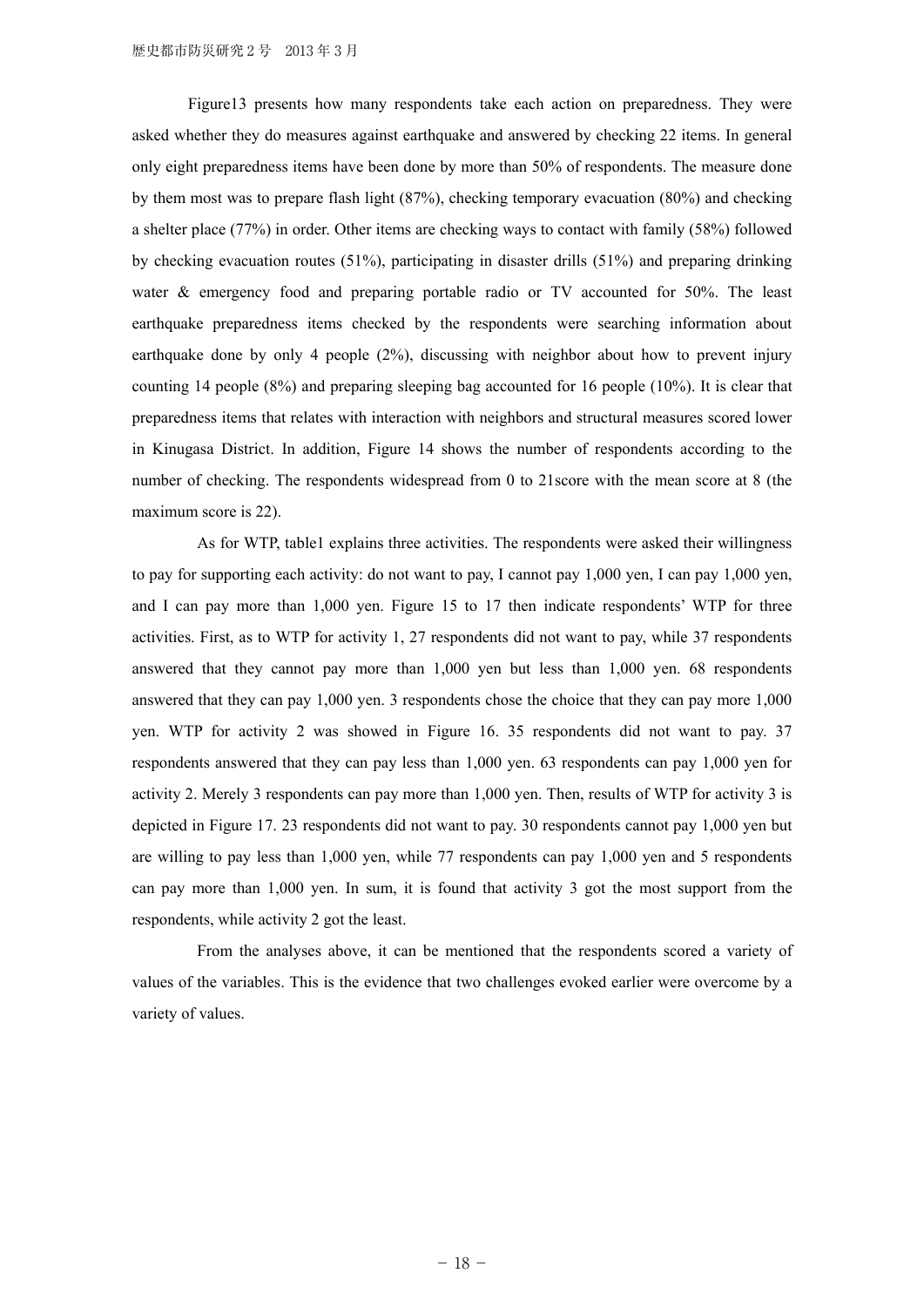|                                                                               | <b>BENEFITS</b>                                                                                                                                                                                                                                                                                                                                                                                                                                |
|-------------------------------------------------------------------------------|------------------------------------------------------------------------------------------------------------------------------------------------------------------------------------------------------------------------------------------------------------------------------------------------------------------------------------------------------------------------------------------------------------------------------------------------|
| <b>Activity 1:</b><br><b>Evacuation</b><br><b>Information</b><br>and Training | To disseminate information about evacuation in normal days through local<br>1.<br>broadcasting (TV)<br>To offer community to join in disaster drills held by Ritsumeikan University<br>2.<br>In case of disaster or emergency, Ritsumeikan University to be an information<br>3.<br>center for lost and found contacts                                                                                                                         |
| <b>Activity 2:</b><br><b>Disaster</b><br><b>Volunteerism</b><br>Group         | To prepare students volunteers who are well-trained in evacuation principles,<br>1.<br>to help you when you need to evacuate to safe places during disaster                                                                                                                                                                                                                                                                                    |
| <b>Activity 3:</b><br>Shelter $-$ in $-$<br><b>Place</b>                      | To improve disaster resilient buildings in the campus of Ritsumeikan<br>1.<br>University<br>To make sure all accessibilities to Ritsumeikan University are well-prepared<br>2.<br>for disaster<br>To adapt universal design of refugee for all users (especially for disable<br>3<br>people)<br>To ensure to stock enough basic needs for evacuees (food, water, medicine,<br>4.<br>blanket and so on) in the campus of Ritsumeikan University |

|  | Table 1. Explanation about three activities |  |  |
|--|---------------------------------------------|--|--|
|--|---------------------------------------------|--|--|



**Figure 15. Willingness to pay for activity1** 



**Figure 16. Willingness to pay for activity2**



**Figure 17. Willingness to pay for activity3**

## **4.2 Factors Promoting Universities' Activities**

The aim of this section is to verify the model of causal relations among residents' recognition and protective behavior and WTP for the activities, shown in the previous chapter. Figure 18, 19 and 20 illustrates pass models of WTP for activity 1, 2 and 3. From the figures, we can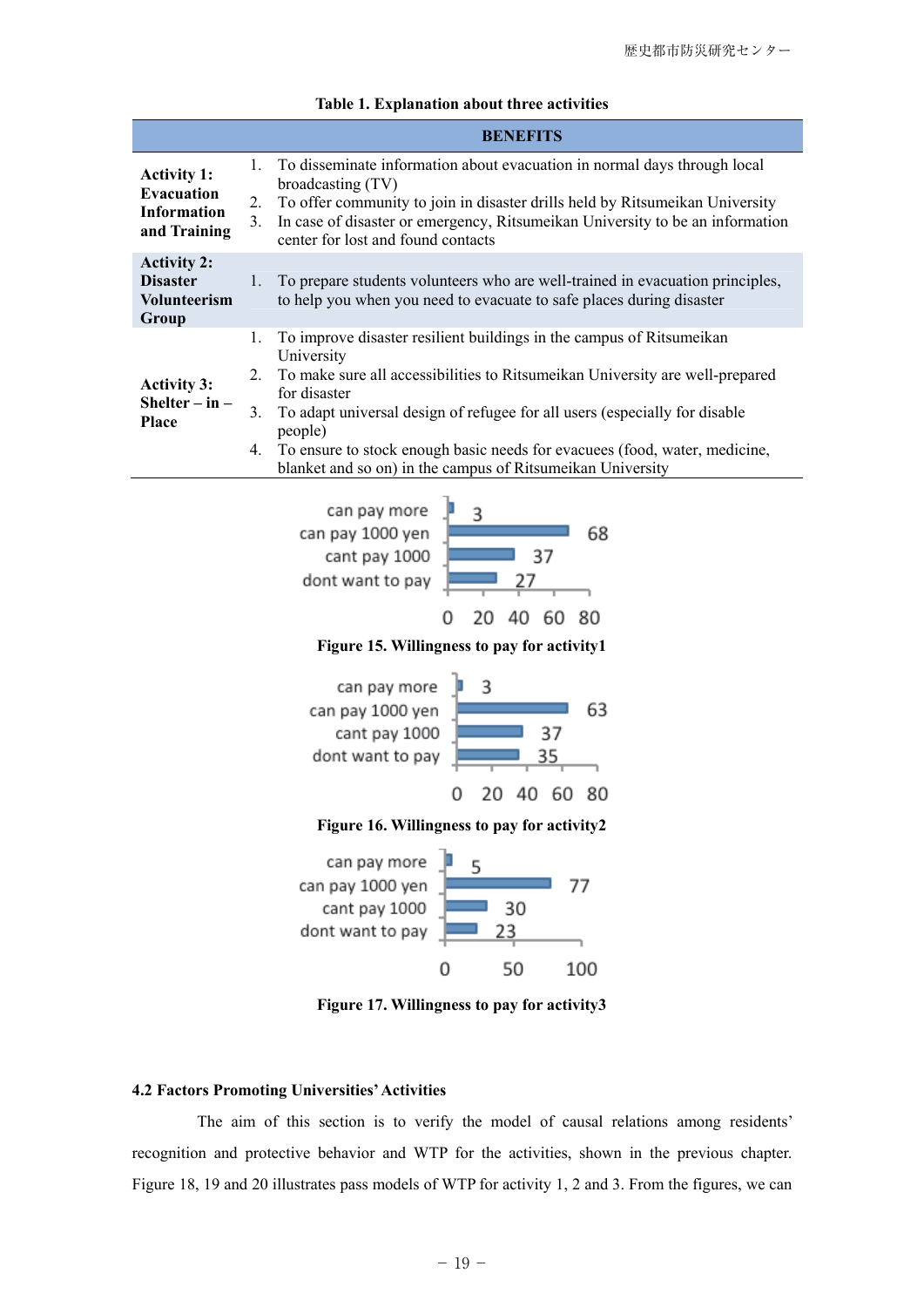see significant correlation between risk perception and experience. However, these two recognitions do not promote protective behavior. On the other hand, awareness influence positively and significantly on protective behavior.

When we look at WTP for the activities, activity 1 and 3 did not influenced by protective behavior. However, it is found that in activity 2 the more protective behavior the respondents conduct, the more they tend to support the activity. And the activity 2 is the least supported activity as mentioned in the previous section.



Note: Red circles mean significant relations between variables.

**Figure 18. Path analysis on the willingness to pay for activity1** 



Note: Red circles mean significant relations between variables. **Figure 19. Path analysis on the willingness to pay for activity2**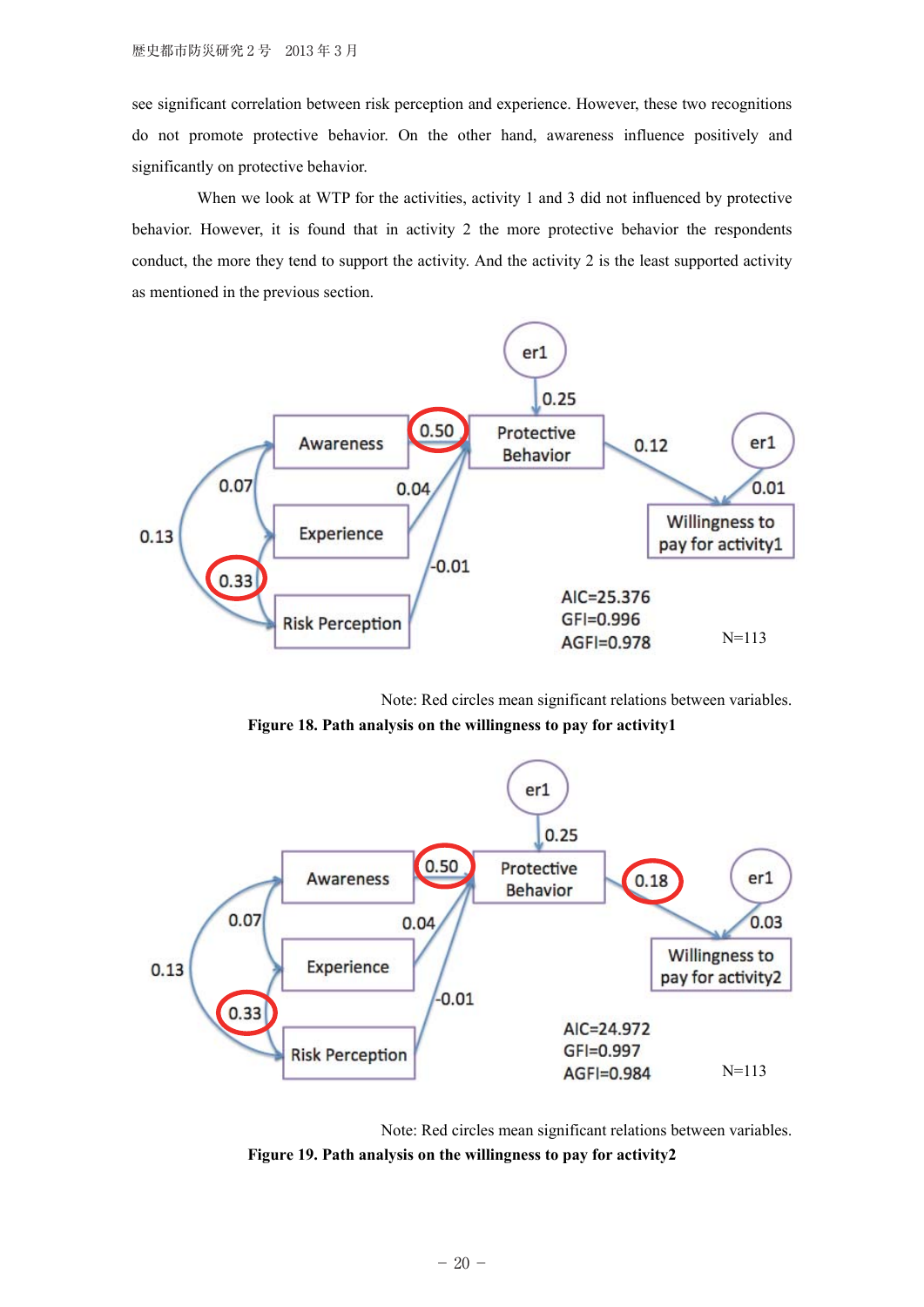

Note: Red circles mean significant relations between variables.

**Figure 20. Path analysis on the willingness to pay for activity3** 

## **4.3 Hypothetical Relations between University Preparedness and Community Preparedness**

 The last two sections found that WTP for activity 2 was the least and the more protective behavior the residents have, the activity 2 tended to get support. However, other two activities have no relation with protective behavior. This section tries to suggest a hypothetical reason to explain this result.

 When we consider residents' protective behavior, residents prepare for disaster to protect themselves could have much awareness of disaster and would tend to support all activities implemented by university. On the other hand, residents do not prepare much for disaster would tend to support activities that they prioritize and would not support other activities that they assume not-important. Although rough, following analyses support this hypothesis.

 First of all, Figure 21 indicates that we can see no difference in protective behavior scores among the samples who prioritize different activities. The questionnaire asked the respondent to choose one activity that they prioritize the most. The result of Figure 21 is interpreted as that the degree of residents' protective behavior does not affect their priority on activities. Thus, the residents' protective behavior score and their activity preference are independent from each other. Based on this result, respondents were divided into three groups according to their prioritization to activities from 1 to 3.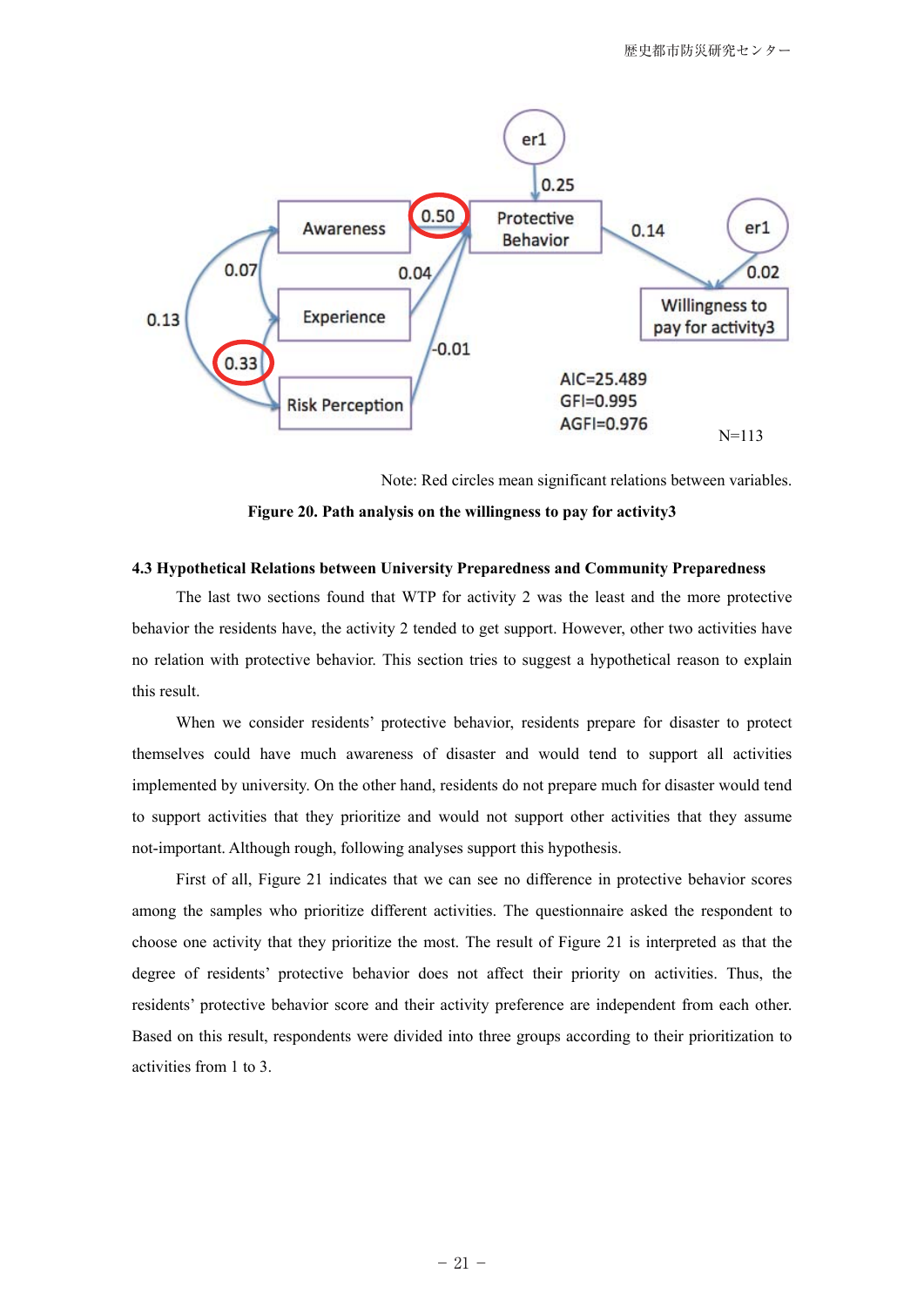**Test of Homogeneity of Variances** 

#### **Descriptives**

|           |     |      |                |            | 95% Confidence Interval for<br>Mean |                    |         |         |
|-----------|-----|------|----------------|------------|-------------------------------------|--------------------|---------|---------|
|           | N   | Mean | Std. Deviation | Std. Error | Lower Bound                         | <b>Upper Bound</b> | Minimum | Maximum |
| activity1 | 36  | 8.56 | 3.047          | .508       | 7.52                                | 9.59               | 4       | 15      |
| activity2 | 17  | 8.00 | 4.272          | 1.036      | 5.80                                | 10.20              | ◠       | 16      |
| activity3 | 60  | 9.40 | 4.155          | .536       | 8.33                                | 10.47              |         | 21      |
| Total     | 113 | 8.92 | 3.859          | .363       | 8.20                                | 9.64               |         | 21      |

**ANOVA** 

| Protective Behavior |     |                 |      |                | Sum of<br>Squares |     | Mean Square |       | Sig. |
|---------------------|-----|-----------------|------|----------------|-------------------|-----|-------------|-------|------|
| Levene              |     |                 |      | Between Groups | 32.994            |     | 16.497      | 1.110 | .333 |
| Statistic           | df1 | df <sub>2</sub> | Sig. | Within Groups  | 1635.289          | 110 | 14.866      |       |      |
| 2.274               | -   | 110             | .108 | Total          | 1668.283          | 112 |             |       |      |

Protective Behavior

#### **Figure 21. Results of difference in mean scores of protective behavior among the groups**

 The Figure 22 shows correlations between respondents' protective behavior score and degree of WTP to each activity within the three groups. Among the samples prioritizing activity 1 or 2 the most, no relations was found between protective behavior and WTP to activities. On contrary, among the samples prioritizing activity 3 the most, if they have less protective behavior, they tend not to support activity 2. To be noted, this group shares more than a half of the entire sample. This indicates that more than half of residents tend to support activity 2 if they prepare well for disasters. As for activity 1 and 3, residents' support is not affected by their preparedness degree.

 This implies one hypothesis as introduced above that for many residents it could be true that the more protective behavior residents take, they tend to support all three activities. However, the less protective behavior residents take; they tend not to support an activity which they do not prioritize. Thus, to get more support for activity 2 which got the least support among other activities, it is important to promote residents' awareness to the degree to which they take actions (preparedness) for disaster. Raising awareness itself is not enough. Although the research cannot show detail evidences to prove this hypothesis, it could imply the important relations between university preparedness and community-based protective behavior (preparedness) for further promoting University-Community Collaboration.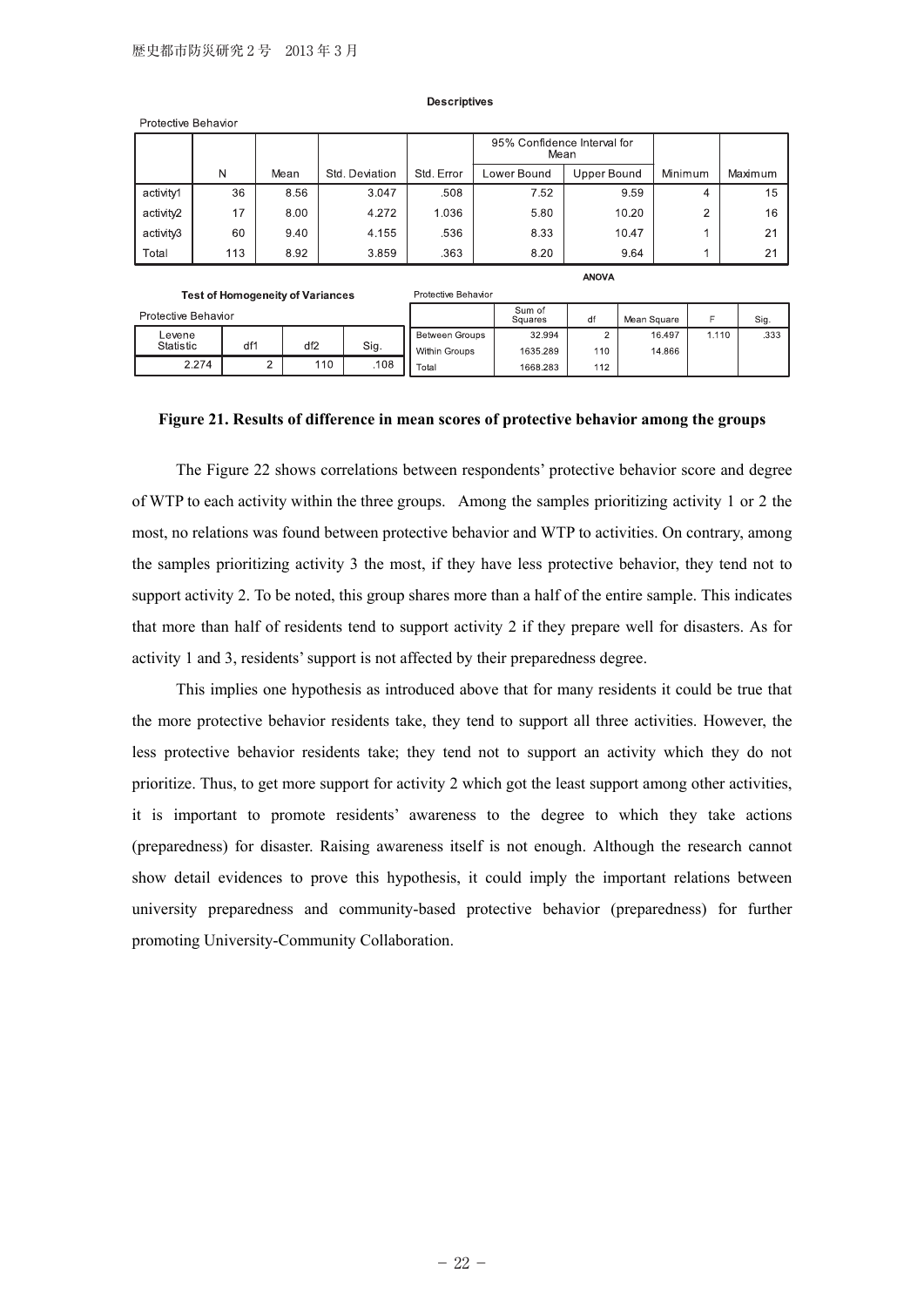|                     |                            | Q15 financial<br>support for<br>activitv1 | Q15 financial<br>support for<br>activity2 | Q15 financial<br>support for<br>activity3 |
|---------------------|----------------------------|-------------------------------------------|-------------------------------------------|-------------------------------------------|
| Protective Behavior | <b>Pearson Correlation</b> | .202                                      | .203                                      | .061                                      |
|                     | Sig. (2-tailed)            | .238                                      | .234                                      | .723                                      |
|                     |                            | 36                                        | 36                                        | 36                                        |

## **The sample prioritizing activity 1 the most**

## **Correlations<sup>a</sup>**

a. Q15\_Hight\_priority\_activity = activity1

## **The sample prioritizing activity 2 the most**

**Correlations<sup>a</sup>** 

|                     |                            | Q15 financial<br>support for<br>activity1 | Q15 financial<br>support for<br>activit <sub>v2</sub> | Q15 financial<br>support for<br>activitv3 |
|---------------------|----------------------------|-------------------------------------------|-------------------------------------------------------|-------------------------------------------|
| Protective Behavior | <b>Pearson Correlation</b> | .000                                      | $-.094$                                               | .055                                      |
|                     | Sig. (2-tailed)            | 1.000                                     | .720                                                  | .833                                      |
|                     |                            | 17                                        |                                                       |                                           |

a.  $Q15$  Hight priority activity = activity2

## **The sample prioritizing activity 3 the most**

**Correlations<sup>a</sup>** 

|                     |                            | Q15 financial<br>support for<br>activity1 | Q15 financial<br>support for<br>activit <sub>V2</sub> | Q15 financial<br>support for<br>activitv3 |
|---------------------|----------------------------|-------------------------------------------|-------------------------------------------------------|-------------------------------------------|
| Protective Behavior | <b>Pearson Correlation</b> | .078                                      | .228                                                  | .099                                      |
|                     | Sig. (2-tailed)            | .555                                      | .080                                                  | .451                                      |
|                     | N                          | 60                                        | 60                                                    | 60                                        |

a.  $Q15$  Hight priority activity = activity3

# **Figure 22. Results of correlations between protective behavior and WTP for the activities in each group**

## **5. Conclusion**

This paper first explained important roles of university in response to mass disaster, especially the Great East Japan Earthquake. One lesson learnt from the earthquake was that universities took an important role as shelters for the victims and bases of disaster response, which required cooperation with other actors in normal days to fulfill the roles effectively. Among others, this study paid attention to collaboration of universities with community that needs support first as the first responder to disaster and the study proposed three activities that universities should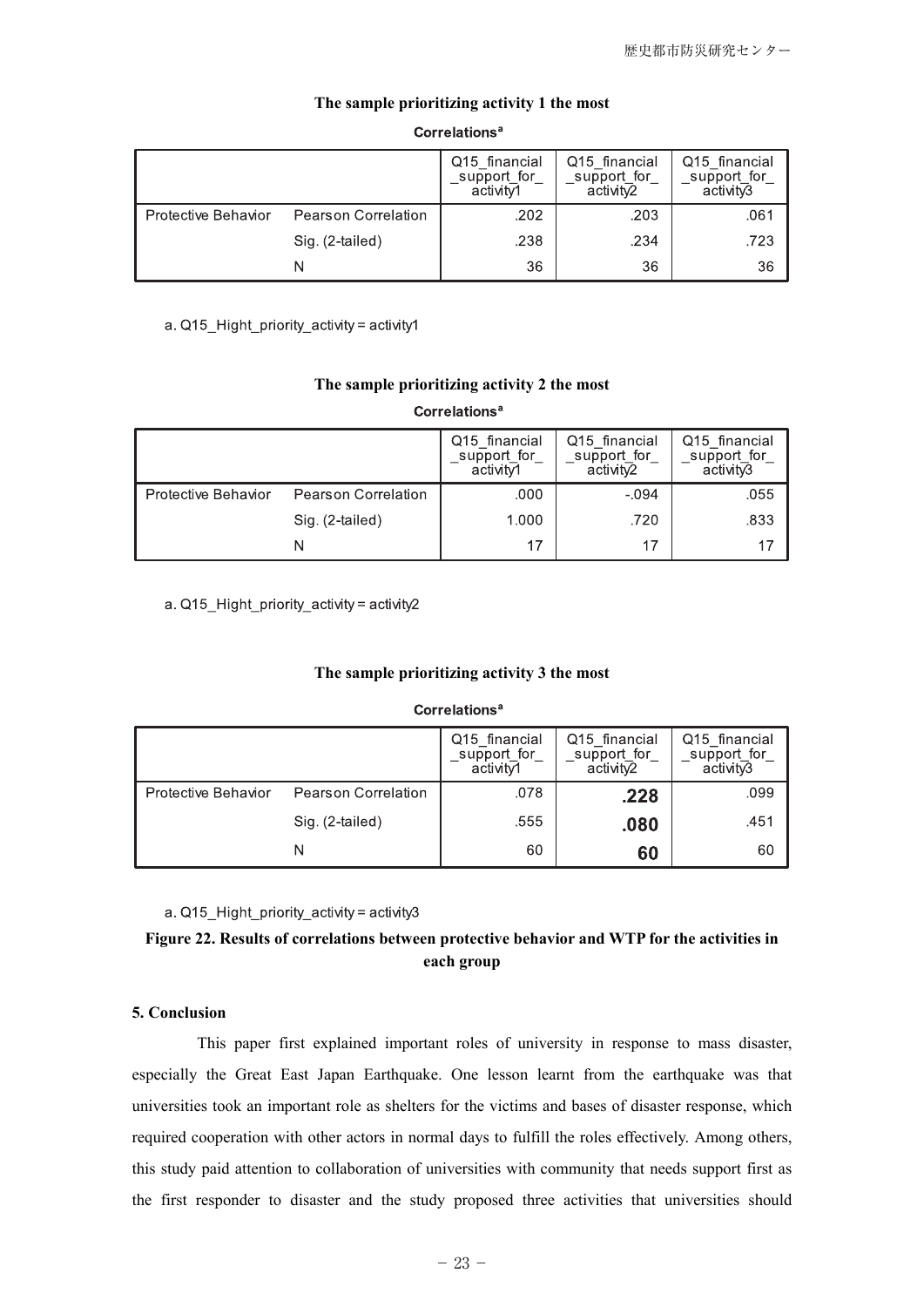implement. After showing concepts of University – Community Collaboration, the study described residents' protective behaviors and factors influencing the behavior according to the previous studies. Then, we developed, based on University-Community Collaboration, a model of causal relations between awareness, experiences, risk perception, protective behavior and WTP for universities' activities. By setting our case study in Kinugasa District, we found that WTP for activity 2 was the least and the more protective behavior the residents have, they tend to support the activity 2. As a hypothetical reason, we suggested that the more protective behavior residents take; they tend to support all three activities. On contrary, the less protective behavior residents take; they tend not to support an activity which they do not prioritize.

As a conclusion, university protective behavior would be essentially connected with local communities' preparedness. To get university protective behaviors sustainably managed with support from residents, though in this paper evaluated only by the economic index, it would be important to promote community-based disaster risk reduction. Further study should tackle to find ways to promote University-Community Collaboration in details.

#### **End Notes:**

- 1) Community can mean a variety of groups, such as from communities in the unit of neighborhood association to ones in SNS (Social Networking Service). In this study, 'community' means group of residents categorized by geographical locations, such as the unit of neighborhood association.
- 2) As explained by Lansford, et al., "community resilience is a system that can be used to strengthen a community and ultimately a nation. Resilience distinctiveness accounts for the diverse recourse, values and structure which comprise an individual community. There are varieties of definitions for resilience. Some are based upon the notion that a resilient community is one that is simply able to bounce back or return to its state of normalcy when its functions and processes have been disrupted beyond its capacity to recover alone (Lansford T., Covarrubias J., Carriere B. and Miller J. 2010: 11)." Meanwhile, UNESCAP has given the definition of resilience in the context of natural disasters as "the ability of an individual, household, community or eco – system to withstand external shocks. Community resilience to natural disasters can be viewed in two dimensions, namely (1) the preparedness of a community in anticipating the coming of a natural disaster, and (2) the capacity of a community to regain normalcy in the aftermath of disaster (United Nations Economic and Social Commission for Asia and the Pacific 2008a:  $7 - 8$ )."
- 3) The project of private public sector collaboration to enhance community disaster resilience operated by National Research Council of the National Academies revealed that collaborative relationships often begin with local organizers who have identified specific community needs. The process continues by mobilizing key leaders and relevant stakeholders in the community. Ideally, collaboration includes representatives from local, state, and federal agencies; small and large businesses; nonprofit and faith-based organizations; academicians, researchers, and educational institutions; the mass media; civic and neighborhood organizations; technical experts; volunteers; and other diverse community stakeholders. Nevertheless, specific resources may not be available in some communities, and this confirms the importance of extending the reach of community beyond jurisdictional or geographic boundaries. When a community needs specific resources, collaborative networks may expand to incorporate regional stakeholders to fill the gaps. Disaster ignores jurisdictional and geographic boundaries, so communities will benefit by looking beyond such boundaries when building community disaster resilience (National Research Council of the National Academies 2012) .
- 4) We would like to thank Dr. Kazumasa Hanaoka (Assistant Professor of Tohoku University) and his colleagues for their briefings for part of the authors on IRIDeS during our field survey from  $8<sup>th</sup>$  to  $9<sup>th</sup>$  February, 2013, by which we could deeply understand the institute's work.
- 5) Though this book is not directly related to University Community Collaboration for disaster risk reduction but it explained the collaboration to achieve a concept of smart growth. The goal is different whereas the process and how to encourage collaboration is more or less similar. This book contains case studies of efforts to promote smart growth at universities. The case studies were selected from a large number of submissions in response to a request for proposals. They provide examples from all parts of the country and different types of institutions, and involve university faculty, students, and staff. Despite their dissimilarities, they can be grouped into four categories: those that are embedded in university curricula; those that involve the work of a research center; those that result from collaborations; and those that involve the universities as an integral member of the community. (Wiewel W. and Knaap G.J., 2005)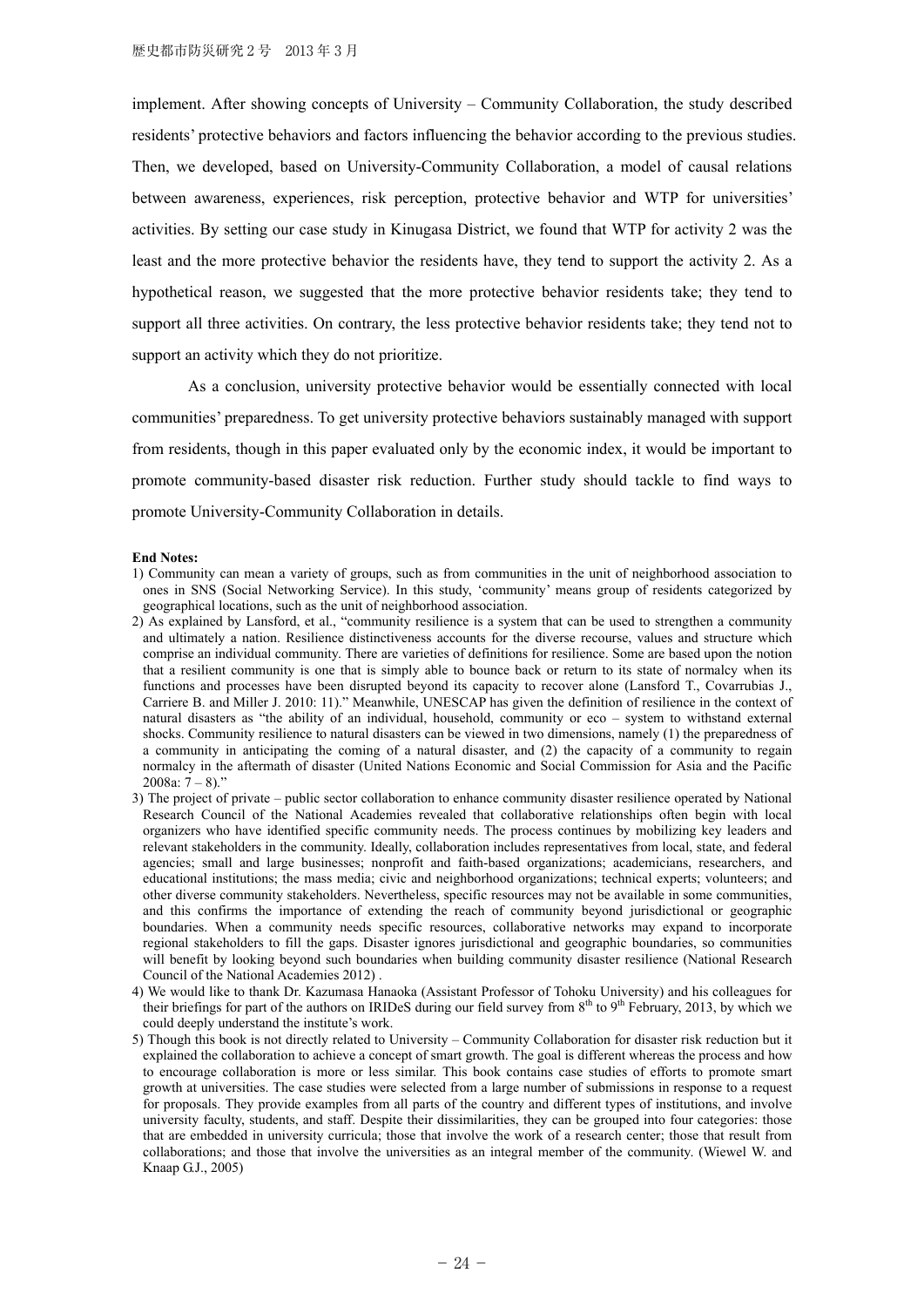#### **References:**

- Bubeck P., Botzen W.J.B. and Aerts J.C.J.H.: 'A review of risk perceptions and other factors that influence flood mitigation behavior', "Risk Analysis" 32-9, 2012, pp. 1481-1495.
- Coppola D. and Maloney E.K.: "Communicating Emergency Preparedness: Strategies for Creating Disaster Resilient Public", London: Auerbach Publications Taylor & Francis Group, 2009.
- IRIDeS (International Research Institute of Disaster Science): "IRIDeS Homepage", retrieved on 20th February, 2013, 2011, from: http://irides.tohoku.ac.jp/eng/index.html
- Izadkhah Y.O. and Hosseini M.: 'Sustainable neighborhood earthquake emergency planning in megacities', "Disaster Prevention and Management" 19-3, 2010, pp. 345-357.
- Johnston D.M., Bebington M.S., Lain C.D., Houghton B.F. and Paton D.: 'Volcanic hazard perception: comparative shift in knowledge and risk', "Disaster Prevention and Management" 8-2, 1999, pp. 118-126.
- Kanegae H., Toyoda Y., Sakai K. and Yasukawa M.: 'A Study on Community-based Disaster Management for Risk Mitigation in Emergency by Making Use of Lessons Learnt from the Great East Japan Earthquake', "Studies in Disaster Mitigation of Historic Cities: Research Report of Study Promotion Program on the Great East Japan Earthquake in the Fiscal Year of 2011" 2012, pp. 9-40 (in Japanese).
- Kameyama H.: 'Message from the Field' Sensyu University Center for Social Capital Studies', "Simposium – Bonds and Collaboration for Recovery, Reconstruction and Revitalization 16<sup>th</sup> July, 2011", Sensyu University: Tokyo, 2011 (in Japanese).
- Lansford T., Covarrubias J., Carriere B. and Miller J.: "Fostering Community Resilience: Homeland Security and Hurricane Katrina", England: Ashgate, 2010.
- Liu B. F.: 'Framing emergency management communication: How to generate media coverage for disaster messages', "Journalism and Mass Communication", Washington, D.C., 2007.
- McIvor D. and Paton D.: 'Preparing for natural hazards: normative and attitudinal influences', "Disaster Prevention and Management" 16-1, 2007, pp. 79-88.
- Milne S., Sheeran P. and Orbell S. 'Prediction and intervention in health-related behavior: A metaanalytic review of protection motivation theory', "Journal of Applied Social Psychology" 30-1, 2000, pp. 106-143.
- Mulilis J.P., Duval T.S. and Lippa R.: 'The effect of a large destructive local earthquake on earthquake preparedness as assessed by an earthquake preparedness scale', "Natural Hazards" 3-3, 1990, pp. 357-371.
- Mulilis J.P., Duval T.S. and Bovalino K.: 'Tornado preparedness of students, nonstudents renters, and nonstudent owners: issue of PrE theory', "Journal of Applied Social Psychology" 30-6, 2000, pp. 1310-1329.
- National Research Council of the National Academies.: "Private Public Sector Collaboration to